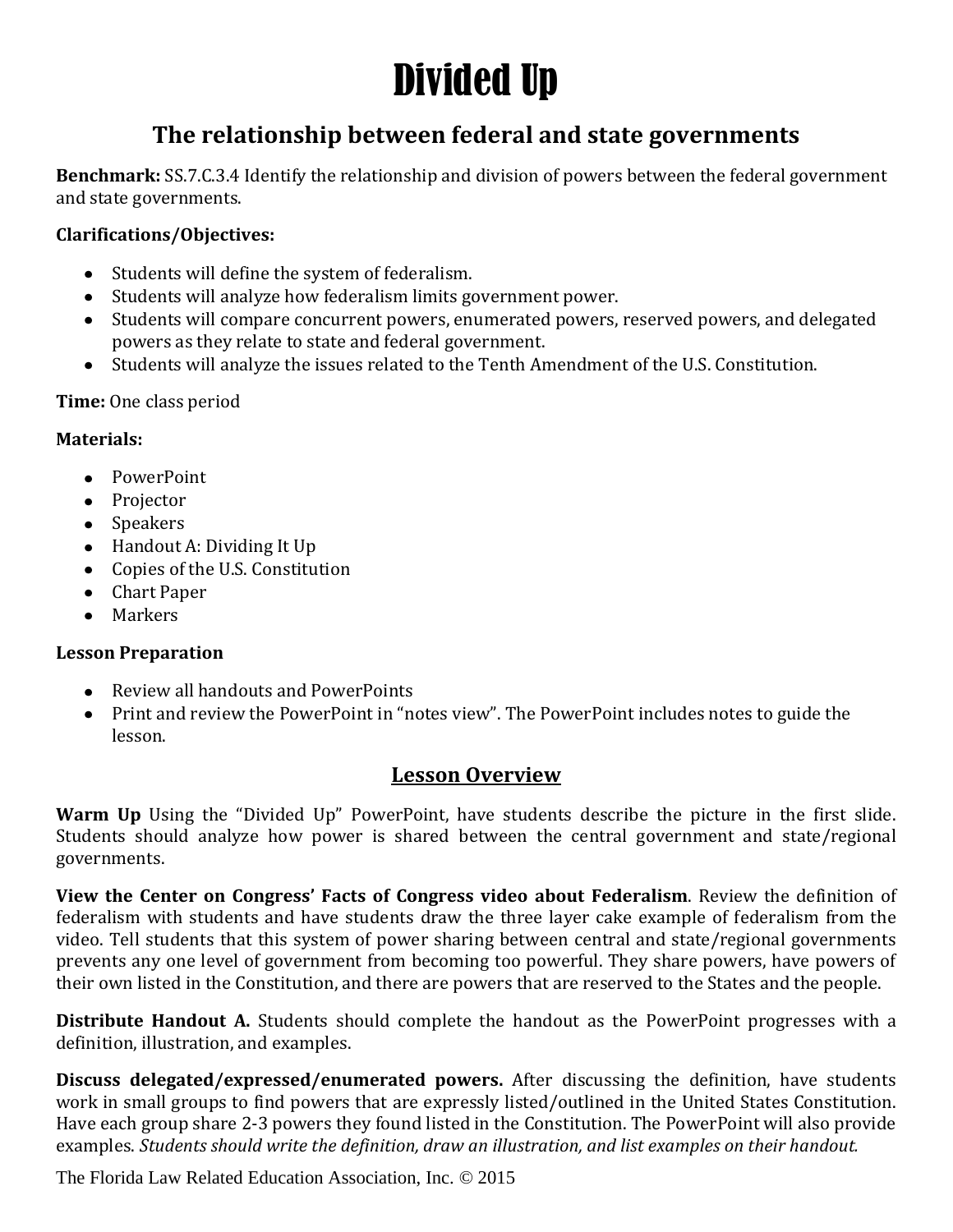**Discuss reserved powers.** Have a student read Amendment 10 aloud to the class. Explain to students that this amendment means if a power is not given to the Federal government or denied to the states, that power belongs to the State or the people. *Students should write the definition, draw an illustration, and list examples on their handout.* 

**Discuss concurrent powers.** Concurrent powers are those shared by the federal and state government. Have students think of some examples of concurrent powers (ex: taxes, making laws). *Students should write the definition, draw an illustration, and list examples on their handout.* 

**Discuss the hierarchy of law.** Show students how different laws "stack" in the hierarchy of law, from local ordinances up to the United States Constitution. Explain that the Constitution is the highest law in the land based on Article VI of the Constitution which is known as the "Supremacy Clause".

#### **Extension Activity:**

- Divide the class into 5 groups. Distribute a piece of chart paper and markers to each group.
- Assign small groups one of the levels of law (ordinances, statutes, Florida Constitution, acts, U.S. Constitution). Have students illustrate their level of law; students should only use pictures and not words. Students may want to research specific ordinances/laws/acts/constitutional provisions for illustrative purposes.
- Collect and redistribute the illustrations. Have the groups work together to identify the level of law and place them in the correct hierarchy.